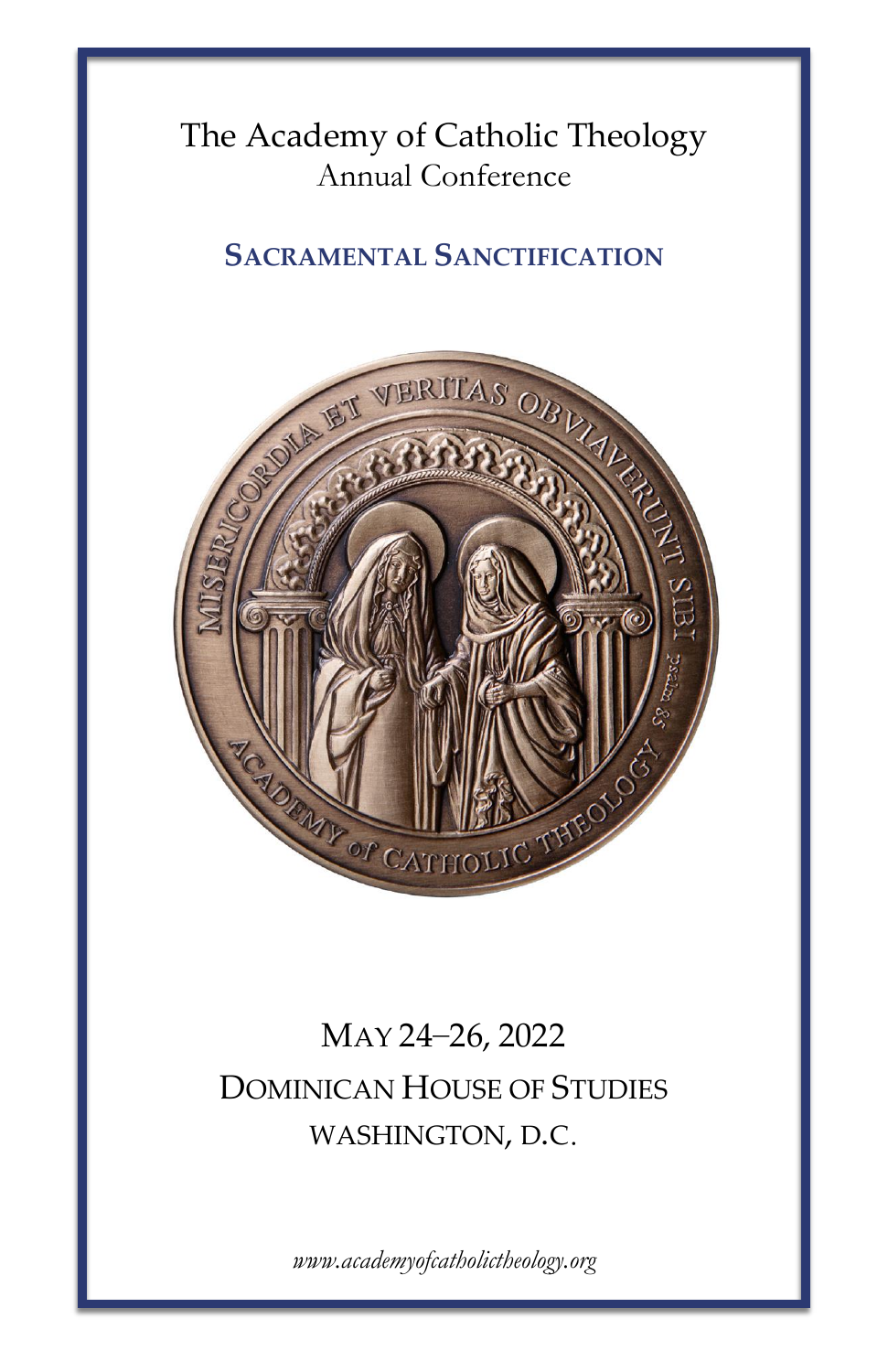### **TUESDAY, MAY 24**

| 3:00 p.m.   | Check-In                                                                                                                                                                                                            |
|-------------|---------------------------------------------------------------------------------------------------------------------------------------------------------------------------------------------------------------------|
| 4:00 p.m.   | <b>Presidential Address</b><br>Moderator: Rev. Khaled Anatolios, University of Notre Dame                                                                                                                           |
|             | Matthew Levering, University of St. Mary of the Lake/Mundelein<br>Seminary                                                                                                                                          |
| 4:30 p.m.   | Session 1: Four Talks on Scripture and the Fathers<br>James Prothro, Augustine Institute<br>"Patterns of Penance: Sacramental Biblical Theology beyond Signs<br>and Things"                                         |
|             | Gerald P. Boersma, Ave Maria University<br>"Sacramental Sanctification and the Spiritual Senses in the<br>Confessions"                                                                                              |
|             | Elizabeth Klein, Augustine Institute, Guest Presenter<br>"Augustine on the Eucharist as Sacrament of Unity"                                                                                                         |
|             | Rev. Brian Dunkle, S.J., Boston College<br>"The Grace of Nature and the Grace of the Sacrament in Pro-<br>Nicene Theology"                                                                                          |
| 5:45 p.m.   | Session 2: Panel Discussion on Scripture and the Fathers<br>The previous four speakers, plus:                                                                                                                       |
|             | Lewis Ayres, Durham University                                                                                                                                                                                      |
|             | Rev. Khaled Anatolios, University of Notre Dame                                                                                                                                                                     |
| $6:45$ p.m. | Chairman's Presentation of the 2022 ACT Dissertation Prize<br>and the 2022 Fr. Joseph Koterski, S.J., Research Fellowship for<br><b>Philosophy in Theology</b><br>Jacob Wood, Franciscan University of Steubenville |
| $6:55$ p.m. | <b>Dinner</b> (on one's own)                                                                                                                                                                                        |
| $8-10$ p.m. | Reception                                                                                                                                                                                                           |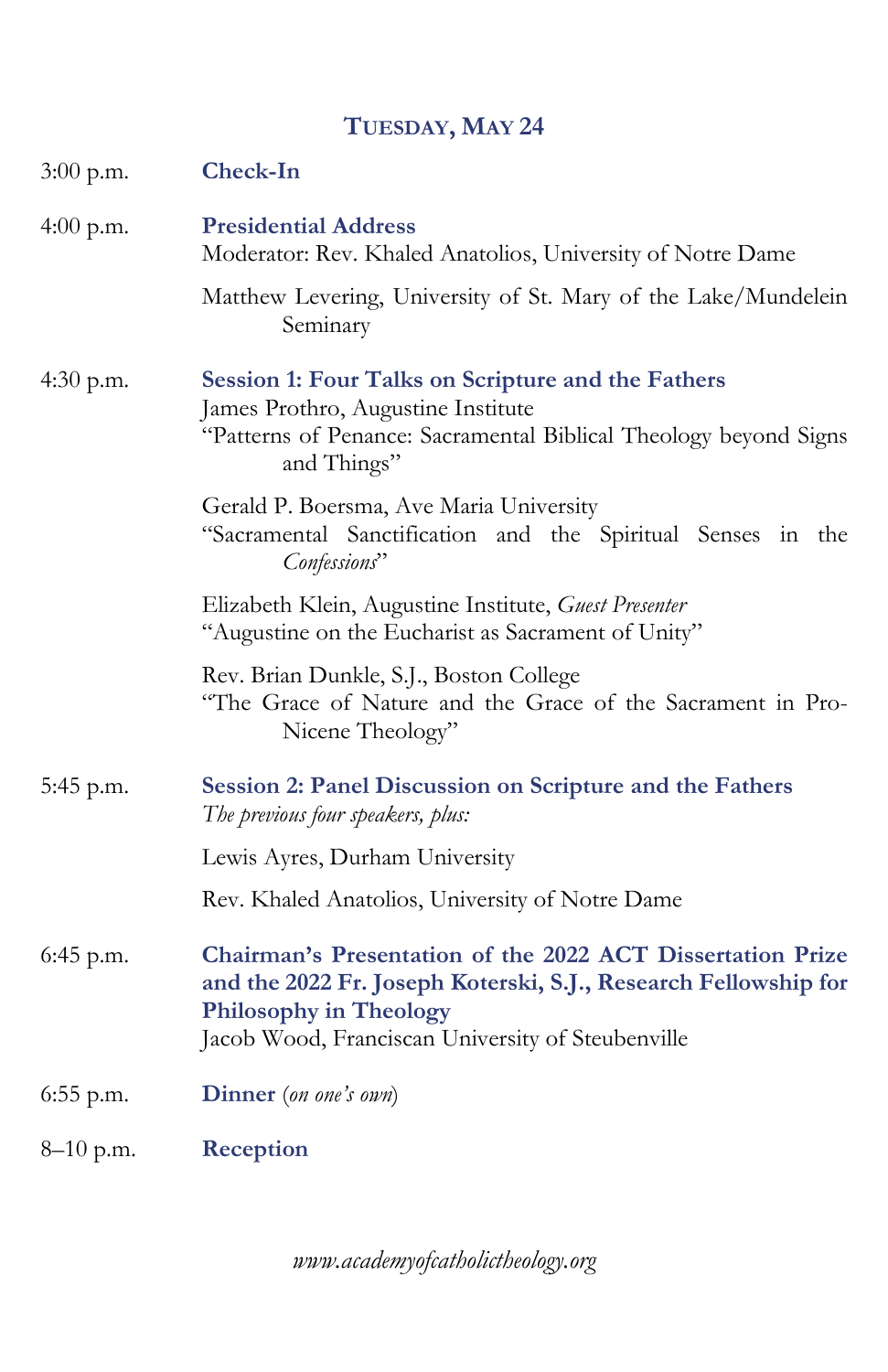#### **WEDNESDAY, MAY 25**

| 9:30 a.m.    | <b>Business Meeting</b>                                                                                                                                                                                                           |
|--------------|-----------------------------------------------------------------------------------------------------------------------------------------------------------------------------------------------------------------------------------|
| $10:45$ a.m. | Mass (Priory Chapel)<br>Principal Celebrant: Archbishop J. Augustine Di Noia, O.P.,<br>Congregation for the Doctrine of the Faith                                                                                                 |
| 11:45 a.m.   | <b>Lunch</b> (Boxed lunch available for those who have preregistered)                                                                                                                                                             |
| 12:45 p.m.   | <b>Session 3: Three Talks on the Medievals</b><br>Sr. Albert Marie Surmanski, O.P., University of St. Thomas,<br>Houston<br>"Sacramental Wisdom: Humilitatio, Eruditio, Exercitatio in the<br>Scholastics and Today"              |
|              | Justus Hunter, United Theological Seminary<br>"Sacramental Sanctification and John Duns Scotus"                                                                                                                                   |
|              | Michael Hahn, Mount St. Mary's Seminary<br>"Aquinas on the Eschatological Dimensions of the Eucharist"                                                                                                                            |
| $2:00$ p.m.  | <b>Session 4: Panel Discussion on the Medievals</b><br>The previous three speakers, plus:                                                                                                                                         |
|              | Boyd Taylor Coolman, Boston College                                                                                                                                                                                               |
|              | Bruce Marshall, Southern Methodist University                                                                                                                                                                                     |
| $3:15$ p.m.  | <b>Session 5: Four Talks on Post-Tridentine Theology</b><br>Rev. Reginald Lynch, O.P., Dominican House of Studies<br>"The Sacramental Character and the Pattern of Theological Life in<br>Aquinas and His Early-Modern Reception" |
|              | Matthew Gaetano, Hillsdale College, Guest Presenter<br>"The Incarnation and the Virtue of the Sacraments in Renaissance<br>Theology"                                                                                              |
|              | Rev. Cajetan Cuddy, O.P., Dominican House of Studies, Guest<br>Presenter                                                                                                                                                          |
|              | "Theological Anthropology: The Foundation for Sacramental and<br>Moral Theology"                                                                                                                                                  |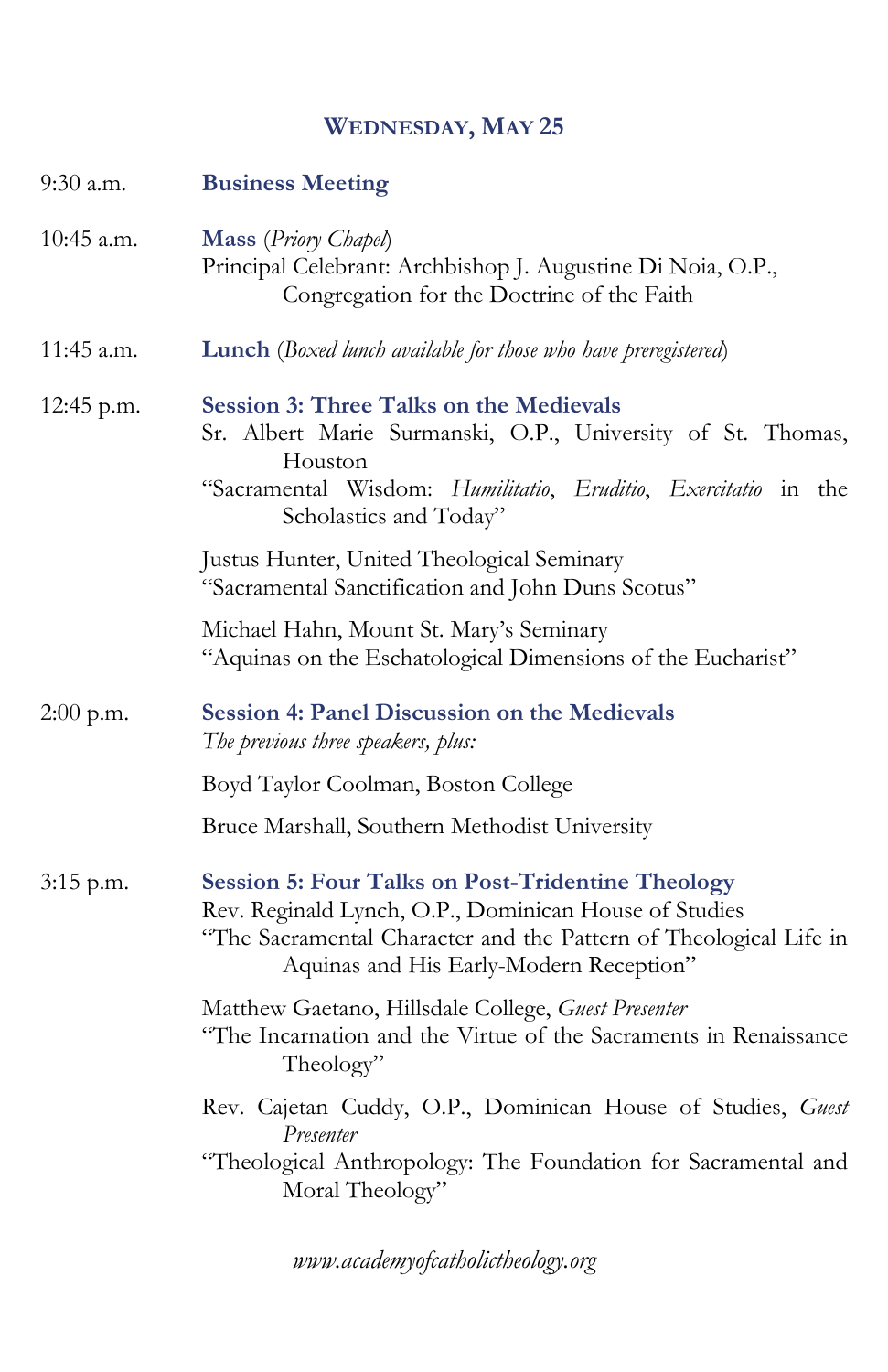|                | Joshua Brown, Mount St. Mary's University<br>"Receiving the Heart-Mind of Gratitude and Memory: A Chinese<br>Theology of Sacramental Sanctification" |
|----------------|------------------------------------------------------------------------------------------------------------------------------------------------------|
| 4:30 p.m.      | <b>Session 6: Panel Discussion on Post-Tridentine Theology</b><br>The previous four speakers, plus:                                                  |
|                | Rev. Stephen Fields, S.J., Georgetown University                                                                                                     |
|                | Michael Root, The Catholic University of America                                                                                                     |
| $5:30$ p.m.    | <b>Happy Hour</b>                                                                                                                                    |
| $6:15$ p.m.    | <b>Dinner</b> (on one's own)                                                                                                                         |
| $7:30-10$ p.m. | Reception                                                                                                                                            |

## **THURSDAY, MAY 26**

**————————————————**

| 8:45 a.m.   | Mass (Priory Chapel)<br>Principal Celebrant: Rev. Brian Dunkle, S.J., Boston College                                                                                                             |
|-------------|--------------------------------------------------------------------------------------------------------------------------------------------------------------------------------------------------|
| $9:45$ a.m. | <b>Session 7: Four Talks on Contemporary Theology</b><br>Jonathan Ciraulo, Saint Meinrad Seminary and School of Theology<br>"The Sacramental Principle and Secondary Causality"                  |
|             | Anne Carpenter, Saint Mary's College of California, Guest Presenter<br>"Maurice Blondel and the Literal Practice of Religion"                                                                    |
|             | Irene Alexander, University of Dallas<br>"When the Morally Right Thing To Do Is Too Difficult: Reflections<br>on a True 'Pastoral' Approach in John Paul II's Veritatis<br>splendor <sup>?</sup> |
|             | Matthew Ramage, Benedictine College<br>"Making All Things New: The Eucharist and Creation's<br>Eschatological Transfiguration"                                                                   |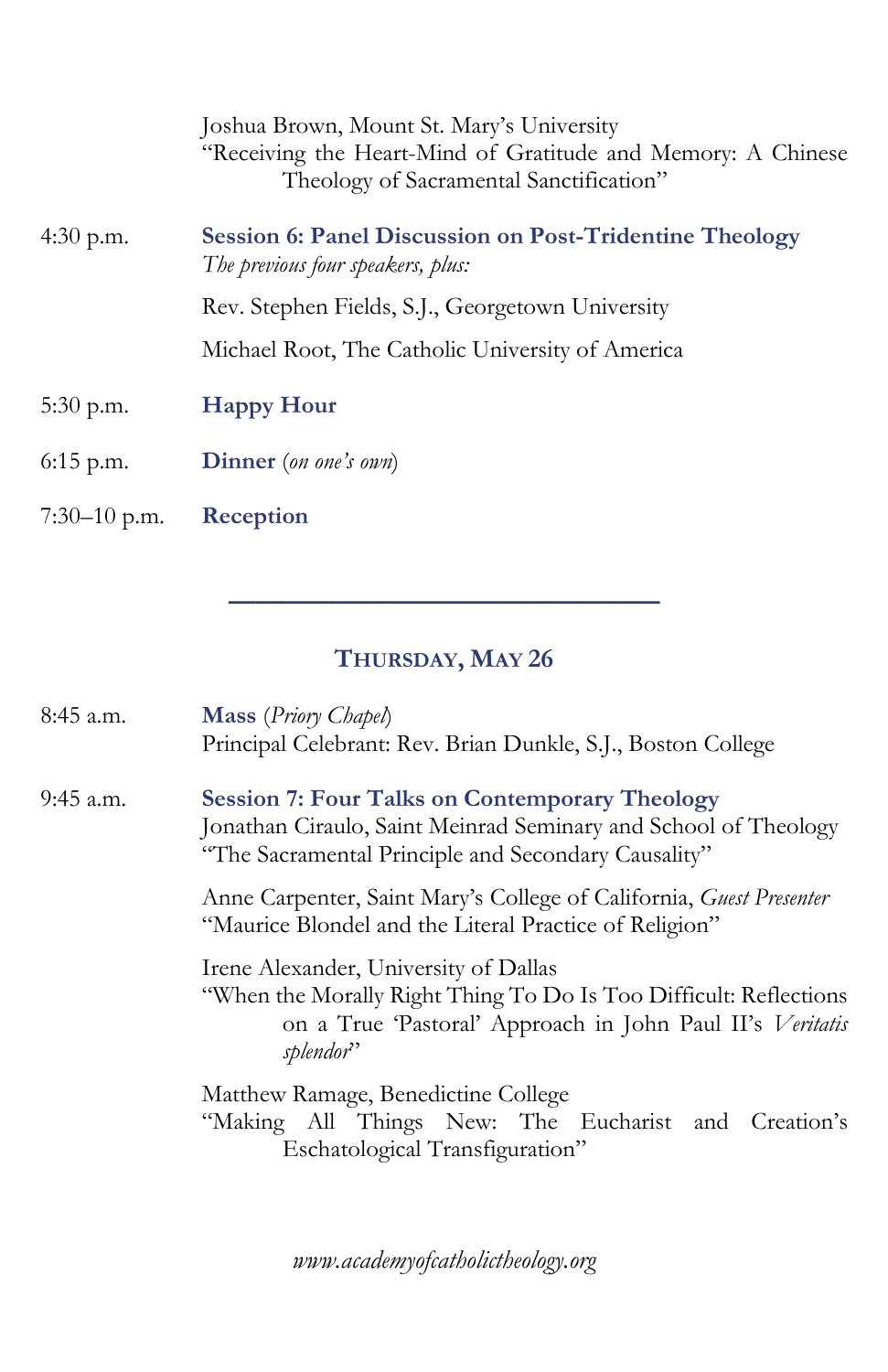| $11:00$ a.m. | <b>Session 8: Panel Discussion on Contemporary Theology</b><br>The previous four speakers, plus: |
|--------------|--------------------------------------------------------------------------------------------------|
|              | Nicholas J. Healy, Jr., John Paul II Institute                                                   |
|              | Francesca Murphy, University of Notre Dame                                                       |
| $12:00$ noon | <b>End of Meeting</b>                                                                            |

#### **———————————————— SPEAKERS' BIOS**

**Irene Alexander** is Associate Professor of Theology at the University of Dallas. Her training is in moral theology, and her specialty is bioethics. She received her PhD at Ave Maria University in 2013. She has published articles in such journals as the *National Catholic Bioethics Quarterly*, *The Linacre Quarterly*, the *Josephinum Journal of Theology*, and *Nova et Vetera*.

**Gerald P. Boersma** is Associate Professor of Theology at Ave Maria University. He previously was Assistant Professor of Theology at St. Bonaventure University. He received his PhD in Patristics from the University of Durham in 2012, where his dissertation director was Lewis Ayres. In addition to numerous articles, he is the author of *Augustine's Early Theology of Image: A Study in the Development of Pro-Nicene Theology* (Oxford University Press, 2016). He is currently completing his habilitation dissertation under Michael Sherwin, O.P., at the University of Fribourg with the title *"Loving Knowledge": Mystical Theology in Thomas Aquinas*.

**Joshua R. Brown** is Assistant Professor of Theology at Mount St. Mary's University. He received his PhD from the University of Dayton in 2017. His research focuses on developing Catholic systematic theology in light of texts and themes from early Chinese philosophical traditions. He is also interested in Catholic theology written in Chinese from the Ming dynasty to the present. In addition to numerous scholarly articles, he is the author of *Balthasar in Light of Early Confucianism* (University of Notre Dame Press, 2020). With Alexus McLeod, he is the co-author of *Transcendence and Non-Naturalism in Early Chinese Thought* (Bloomsbury, 2020). He has recently completed *Aquinas and the Early Chinese Masters: Foundations for Chinese Catholic Theological Science* (Catholic University of America Press, forthcoming).

**Anne Carpenter** is Associate Professor at Saint Mary's College of California. She received her PhD in 2012 from Marquette University. In addition to her interest in Maurice Blondel and the theology of tradition, she has explored the intersection between the symbolic worlds of art, especially poetry, and the rigors of philosophy, especially Thomistic metaphysics, through the principal lens of the theology of Hans Urs von Balthasar. In addition to numerous articles, she is the author of *Theo-Poetics: Hans Urs von Balthasar and the Risk of Art and Being* (University of Notre Dame Press, 2015). She has recently completed *Nothing Gained Is Eternal: A Theology of Tradition* (Fortress, 2022).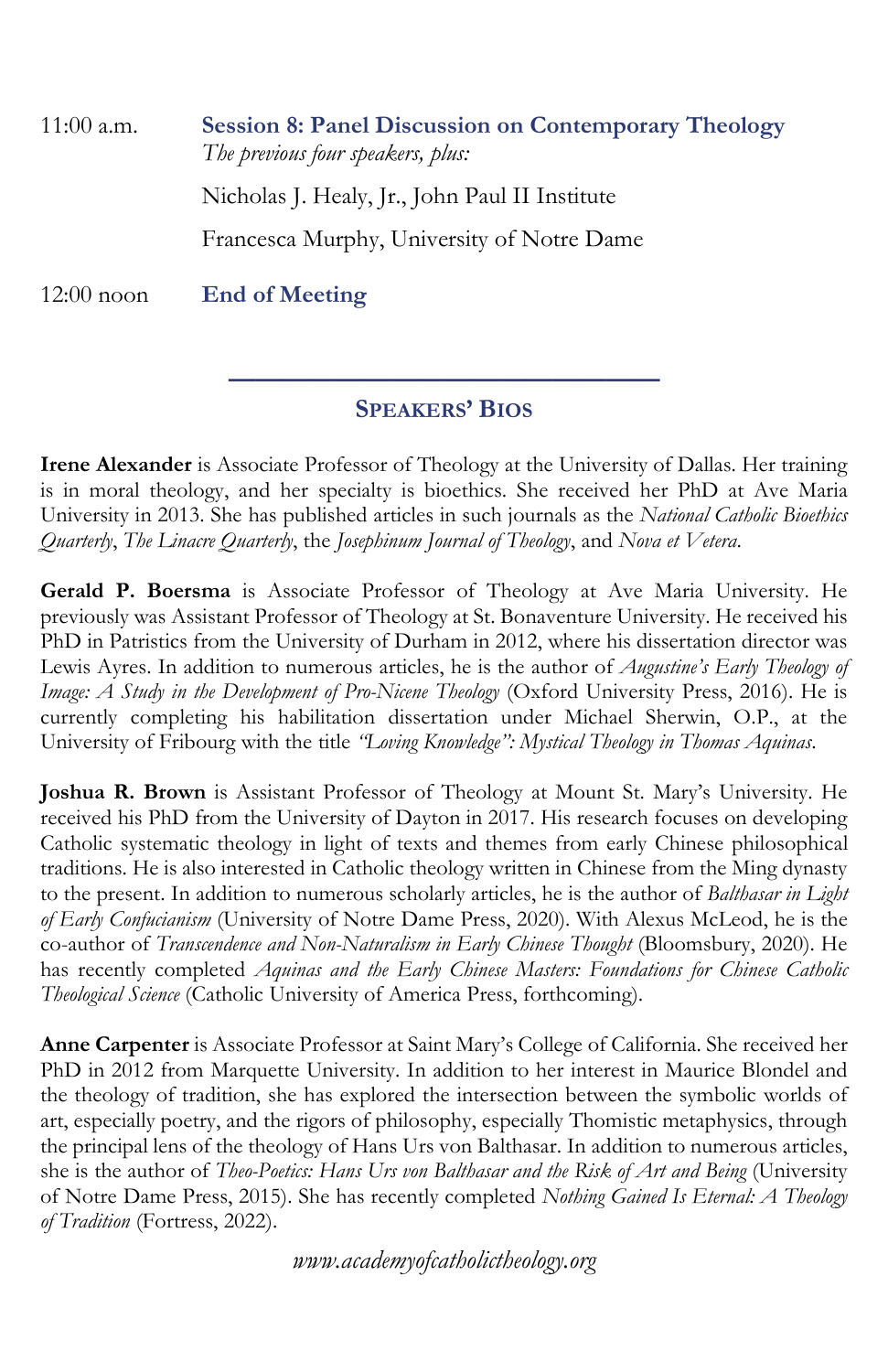**Jonathan Martin Ciraulo** is Assistant Professor of Theology at Saint Meinrad Seminary and School of Theology. He received his PhD from University of Notre Dame in 2018. In addition to numerous scholarly articles on a wide variety of topics, he is the author of *The Eucharistic Form of God: Hans Urs von Balthasar's Sacramental Theology* (University of Notre Dame, 2022). He is the translator of Xavier Tilliette's *The Eucharist and Philosophy* (Catholic University of America Press, forthcoming). He has recently completed *Distributed like Bread: Hans Urs von Balthasar Speaks to Seminarians* (IPF Publications, forthcoming).

**Rev. Cajetan Cuddy, O.P.**, is an instructor in Systematic and Moral Theology at the Dominican House of Studies. The author of many scholarly articles, he received his doctorate in February 2022 from the University of Fribourg, with a dissertation directed by Michael Sherwin, O.P., entitled "Divine Instruction for the Moral Life: What the Prologues of the *Summa theologiae* Teach Us about Aquinas's Conception of *Sacra Doctrina*." He serves as the general editor of the "Thomist Tradition Series." With Romanus Cessario, O.P., he is coauthor of *Thomas and the Thomists: The Achievement of St. Thomas Aquinas and His Interpreters* (Fortress, 2017).

**Rev. Brian P. Dunkle, S.J.**, is Associate Professor and *Professor Ordinarius* at Boston College. He holds degrees from Harvard, Oxford, Fordham, the Gregorian University, the Boston College School of Theology and Ministry, and the University of Notre Dame. He previously taught Classics at Canisius College, and he regularly offers philosophy courses at the St. Joseph Scholasticate in Vietnam. In addition to numerous scholarly articles, he is the author of *Enchantment and Creed in the Hymns of Ambrose of Milan* (Oxford, 2016). He is the translator of Gregory of Nazianzus's *Poems on Scripture* (St Vladimir's Seminary Press, 2013) and Ambrose of Milan's *Treatises on Noah and David* (Catholic University of America Press, 2020).

**Matthew Gaetano** is Associate Professor of History at Hillsdale College. The author of numerous scholarly articles, he is particularly interested in the contributions made by Catholic and Protestant figures in the Renaissance and Early Modern (Post-Tridentine) periods. He received his doctorate in History from the University of Pennsylvania in 2013, with a dissertation entitled "Renaissance Thomism at the University of Padua, 1465–1583." With Jordan Ballor and David Sytsma, he is the co-editor of *Beyond Dordt and* De Auxiliis*: The Dynamics of Protestant and Catholic Soteriology in the Sixteenth and Seventeenth Centuries* (Brill, 2019).

**Michael S. Hahn** is Assistant Professor in Sacred Scripture and Systematic Theology at Mount Saint Mary's Seminary. He was previously Assistant Professor of Theology at Christendom College. He received his PhD from the University of Notre Dame in 2018 with a dissertation entitled "Augustine in the Teaching of Thomas: Aquinas's Reception and Use of *Contra Faustum Manichaeum*," directed by Joseph Wawrykow. He is the author of scholarly articles in such journals as *The Thomist* and *Franciscan Studies*.

**Justus H. Hunter** is Associate Professor of Church History at United Theological Seminary in Dayton, Ohio. He completed his PhD in 2015 at Southern Methodist University, where Bruce Marshall directed his dissertation. In addition to numerous scholarly articles on such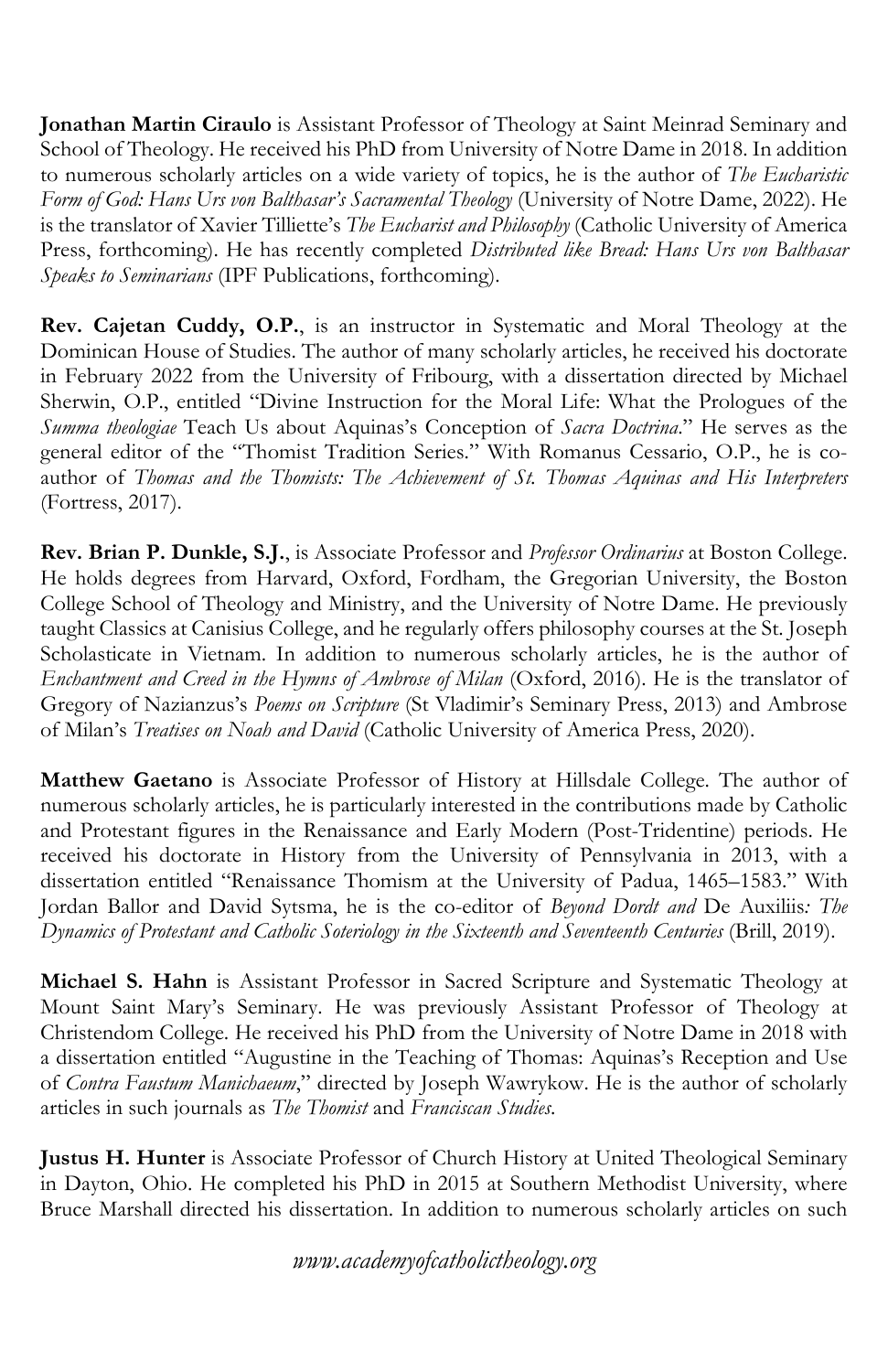topics as John Duns Scotus and Wesleyan theology, he is the author of *If Adam Had Not Sinned: The Reason for the Incarnation from Anselm to Scotus* (Catholic University of America Press, 2020).

**Elizabeth Klein** is Assistant Professor of Theology at the Augustine Institute. She received her PhD from the University of Notre Dame in 2016. In addition to scholarly articles in such journals as *Studia Patristica* and *Journal of Early Christian Studies*, she is the author of two books: *Augustine's Theology of Angels* (Cambridge University Press, 2018) and *God: What Every Catholic Should Know* (Ignatius Press; Augustine Institute, 2019).

**Rev. Reginald Lynch, O.P.**, is Assistant Professor of Systematic and Historical Theology at the Dominican House of Studies. A Dominican since 2007, he obtained his PhD from the University of Notre Dame in 2020. He is the author of *The Cleansing of the Heart: The Sacraments as Instrumental Causes in the Thomistic Tradition* (Catholic University of America Press, 2017), which received the Charles Cardinal Journet Prize in 2018. He has recently completed *Aquinas's* Summa theologiae *and Eucharistic Sacrifice in the Early Modern Period* (Oxford University Press, forthcoming).

**James B. Prothro** is Assistant Professor of Scripture and Theology at the Augustine Institute. He previously was Assistant Professor of Theology at Ave Maria University. He received his PhD from the University of Cambridge in 2017. He holds degrees in biblical languages, in classical Greek and Latin, and in theology. In addition to numerous articles, he is the author of *Both Judge and Justifier: Biblical Legal Language and the Act of Justifying in Paul* (Mohr Siebeck, 2018) and *The Apostle Paul and His Letters: An Introduction* (Catholic University of America Press, 2021). He has recently completed *A Pauline Theology of Justification: Forgiveness, Friendship, and Life with God* (Cascade Books, forthcoming).

**Matthew J. Ramage** is Professor of Theology at Benedictine College, where he also serves as the Co-director of the Center for Ecological Stewardship. He received his PhD from Ave Maria University in 2009. He is also Adjunct Professor and concentration chair of Sacred Scripture for the Holy Apostles College and Seminary graduate program. His monographs include *Dark Passages of the Bible: Engaging Scripture with Benedict XVI and Thomas Aquinas* (Catholic University of America Press, 2013); *Jesus, Interpreted: Benedict XVI, Bart Ehrman, and the Historical Truth of the Gospels* (Catholic University of America Press, 2017); *The Experiment of Faith: Pope Benedict XVI on Living the Theological Virtues in a Secular Age* (Catholic University of America Press, 2020); and *From the Dust of the Earth: Benedict XVI, the Bible, and the Theory of Evolution* (Catholic University of America Press, June 2022). For high school students, he authored the textbook *Christ's Church and World Religions* (Sophia Institute Press, 2020).

**Sr. Albert Marie Surmanski, O.P.**, is Associate Professor of Theology at the University of St. Thomas in Houston where she also teaches at St. Mary's Seminary. She previously taught at Ave Maria University. She received her PhD from Ave Maria University in 2014. Her main areas of research include medieval sacramental theology with a focus on Albert the Great and Aquinas, as well as Catholic reception of feminist thought. She has published a translation of Albert the Great's work *On the Body of the Lord* (Catholic University of America Press, 2017) as